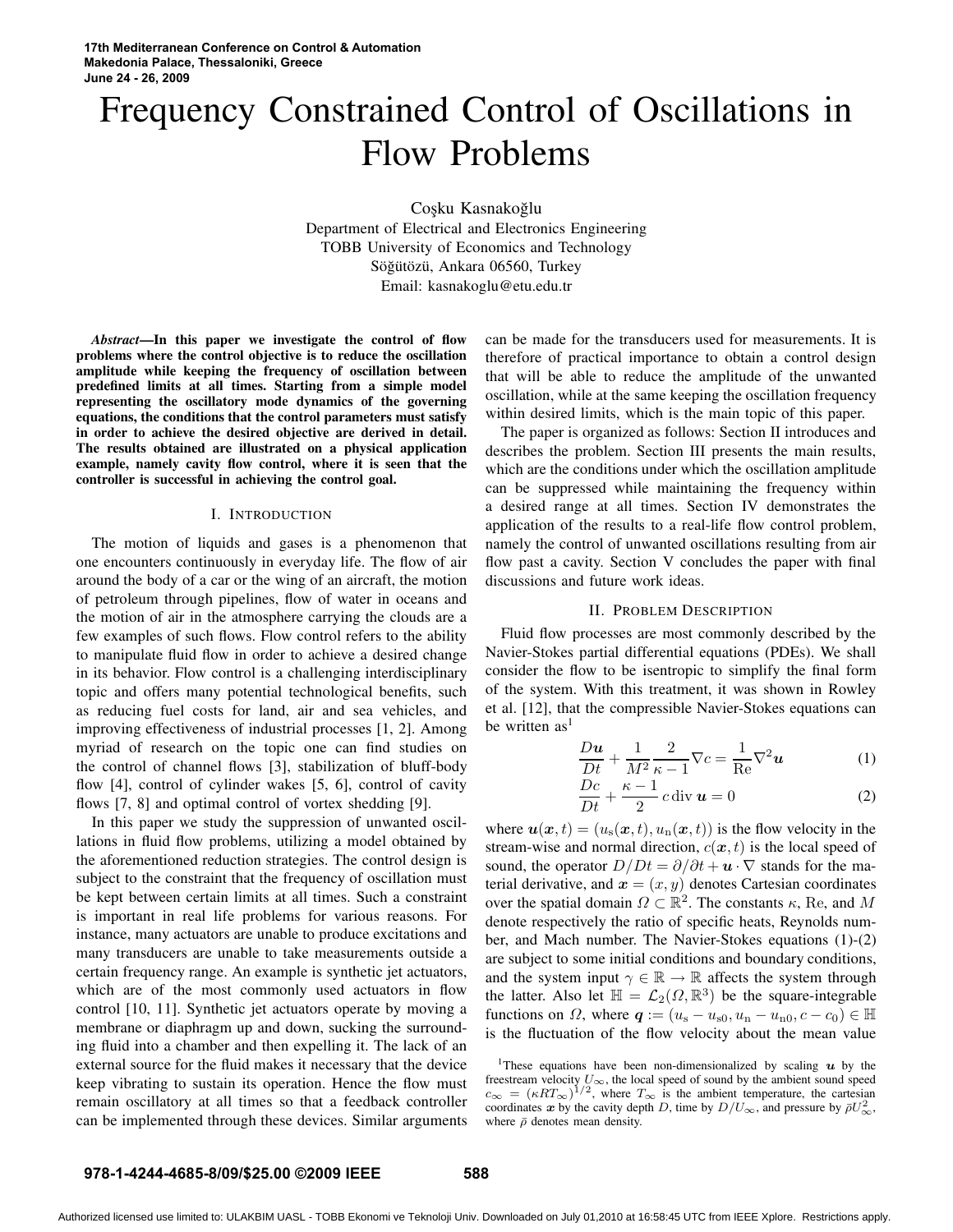$q_0 = (u_{n0}, u_{s0}, c_0)$ . In this paper we shall focus our attention to flows that exhibit an undesired oscillation in the absence of a control action. Examples of such flows include the flow over a shallow cavity [8, 10], and the flow around a circular cylinder [5, 6]. The goal is to find control law  $\gamma$  so that the oscillation amplitude is reduced, while the frequency of oscillation is kept between desired limits at all times.

To perform the design directly on the Navier-Stokes equations (1)-(2) is very difficult, if not impossible, due to the complicated and infinite dimensional nature of these PDEs. Therefore we shall first look for a means to simplify these equations. A common approach for the simplification of the Navier-Stokes equations is to employ proper orthogonal decomposition (POD) followed by Galerkin Projection (GP) [13, 14]. In this approach one first obtains a set of POD modes for this system denoted by  $\{q_i(x)\}_{i=0}^N$ . These POD modes are orthonormal i.e.  $(q_i, q_j)_{\Omega} = \delta_{ij}$ , where the inner product is defined as  $(u, v) := \int_{\Omega} u \cdot v dV$ . Projecting the velocity vector  $q$  onto these modes one obtains the POD expansion as:

$$
\mathbf{q}(x,t) \approx \mathbf{q}^{[N]}(x,t) = \mathbf{q}_0(x) + \sum_{i=1}^{N} a_i(t) q_i(x) . \quad (3)
$$

The coefficients  $a_i(t)$  are called *POD coefficients* and they capture the time dependence. Equation (3) is then substituted into (1)-(2) to obtain the dynamics in terms of the time coefficients  $\{a_i(t)\}_{i=0}^N$ . Following a shift by the equilibrium point, this procedure yields a set of  $N$  differential equations

$$
\dot{a}_i = \frac{1}{Re} \sum_{j=1}^{N} l_{ij} a_j + \sum_{j,k=1}^{N} q_{ijk} a_j a_k
$$
 (4)

where  $l_{ij}$ ,  $q_{ijk}$  are the Galerkin system coefficients. System (4) can be expressed in compact form as

$$
\dot{a} = La + Q(a, a) \tag{5}
$$

where  $a = \{a_i\}_{i=1}^N \in \mathbb{R}^N$ ,  $L = \{l_{ij}\}_{i,j=1}^N \in \mathbb{R}^{N \times N}$ ,  $Q(a) =$  ${a^T Q_i a}_{i=1}^N \in \mathbb{R}^N$ ,  $Q_i = {q_{ijk}}_{j,k=1}^N \in \mathbb{R}^{N \times N}$ . Note that the effect of the system input  $\gamma$  is not directly visible (4) and (5) as it gets embedded into the Galerkin system coefficients  $l_{ij}$ and  $q_{ijk}$ . Techniques for input separation (IS) such as those in Camphouse [15], Efe and Ozbay [16], Kasnakoglu et al. [17] have been devised to remedy this situation, which make the control input  $\gamma$  appear explicitly through linear, quadratic and/or bilinear terms in the Galerkin system equations. We shall consider the case in which the input terms are linear to simplify the analysis, which yields to a Galerkin system of the form

$$
\dot{a} = La + Q(a, a) + B\gamma \tag{6}
$$

where  $B = \{b_i\}_{i=1}^N \in \mathbb{R}^N$ . The Galerkin system can be further simplified using a Kryloff-Bogoliubov (KB) ansatz [5, 18], which is of the form  $a_1 = r \cos \omega t$ ,  $a_2 = r \sin \omega t$ , and  $a_i = k_i$ for  $i \geq 3$ . Here,  $a_1$ ,  $a_2$  are the *oscillatory* modes,  $a_i$  for  $i \geq 3$ are the *shift modes*,  $r^2 := a_1^2 + a_2^2$ ,  $\theta := \arctan(a_2/a_1) = \omega t$ , and  $k_i \in \mathbb{R}_+$ . Utilizing mean field models, invariant manifold reduction or center manifold theory, it can be shown that the shift-mode amplitudes  $k_i$  are locally slaved to the oscillation amplitude  $r$  [5, 19]. Using this dependence to eliminate the shift modes from the equations, and utilizing the KB ansatz, one arrives at the simplified evolution equations for the oscillatory modes as

$$
\frac{\partial a_1}{\partial t} = \sigma a_1 - \omega a_2 - \alpha a_1^3 - \alpha a_2^2 + b_1 \gamma \tag{7}
$$

$$
\frac{\partial a_2}{\partial t} = \omega a_1 + \sigma a_2 - \alpha a_1^2 - \alpha a_2^3 + b_2 \gamma \tag{8}
$$

where  $\sigma, \alpha, \omega \in R_+$  are functions of the Galerkin system coefficients  $l_{ij}$  and  $q_{ijk}$ . Expressed in polar coordinates the system  $(r, \theta)$ , the system (7)-(8) becomes

$$
\dot{r} = \sigma r - \alpha r^3 + (b_1 \cos(\theta) + b_2 \sin(\theta))\gamma \tag{9}
$$

$$
\dot{\theta} = \omega + \frac{1}{r} (b_2 \cos(\theta) - b_1 \sin(\theta)) \gamma . \qquad (10)
$$

A natural choice for the control law  $\gamma$  in oscillatory fluid flow problems is to apply a sinusoidal signal whose amplitude and phase are varied based on the system states, i.e.

$$
\gamma(t) = Ar(t)\cos(\theta(t) - \phi) \tag{11}
$$

where  $A \in \mathbb{R}$ ,  $\phi \in [0, 2\pi]$  are controller parameters to be determined. <sup>2</sup> Substituting (11) into (9)-(10) yields

$$
\dot{r} = (\sigma + A(\cos(\theta) b_1 + \sin(\theta) b_2) \times
$$
  
\n
$$
(\cos(\phi)\cos(\theta) + \sin(\phi)\sin(\theta)))r - \alpha r^3
$$
\n
$$
\dot{\theta} = \omega + A(\cos(\theta) b_2 - \sin(\theta) b_1) \times
$$
  
\n
$$
(\cos(\phi)\cos(\theta) + \sin(\phi)\sin(\theta)).
$$
\n(13)

The goal is to determine the control parameters A and  $\phi$  such that the following two criteria are satisfied:

*Criterion* 1 (Frequency criterion)*.* The oscillation frequency remains within predefined design limits at all times, i.e. given  $\omega_{\rm low}$ ,  $\omega_{\rm high}$  such that  $0 < \omega_{\rm low} < \omega < \omega_{\rm high}$ , we require that  $\omega_{\text{low}} < \theta < \omega_{\text{high}}$  for all  $t > 0$ .

*Criterion* 2 (Amplitude criterion)*.* The oscillation amplitude tends to zero with time, i.e.  $r \to 0$  as  $t \to \infty$ .

In the next section we will derive guidelines as to how the parameters A and  $\phi$  can be selected to satisfy these criteria.

### III. MAIN RESULTS

In this section we present the results regarding the selection of the control parameters so as to satisfy the design goals given in Criteria 1 and 2.

**Theorem 3** (Frequency condition)**.** *For the fluid flow problem described in Section II, let*  $\omega_{\text{low}} \in \mathbb{R}_+$  *and*  $\omega_{\text{high}} \in \mathbb{R}_+$  *be the lower and upper bounds of the allowable frequency range of oscillation, where*  $0 < \omega_{\text{low}} < \omega < \omega_{\text{high}}$ . *A control law of the form*  $\gamma = A^* r \cos(\theta - \phi^*)$  *will achieve* 

$$
\omega_{\text{low}} < \dot{\theta} < \omega_{\text{high}} \quad \forall t > 0 \tag{14}
$$

<sup>2</sup>A similar model and controller structure was used in [20] for the control of cavity flows.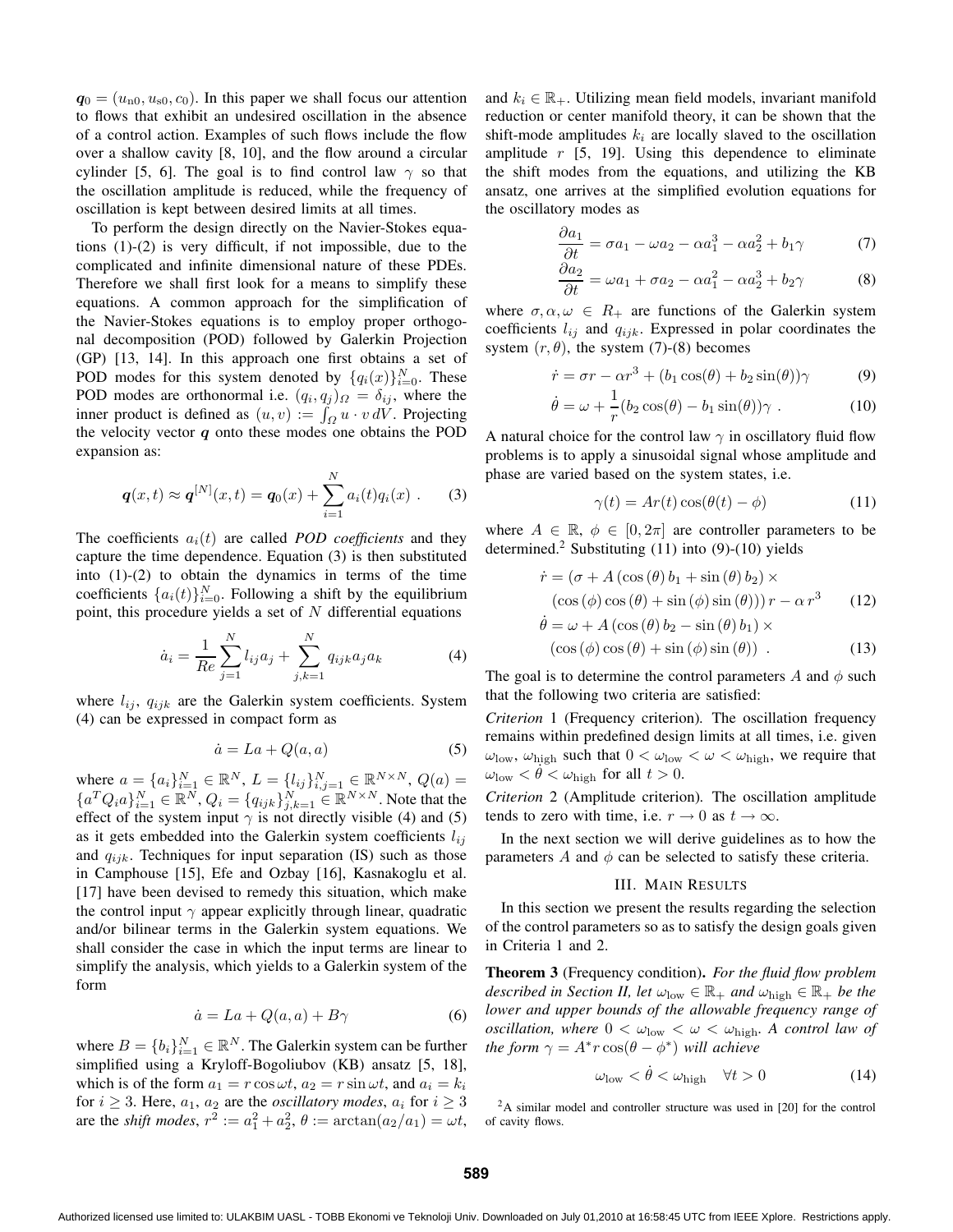*if*  $(\phi^*, A^*)$  *is an element of*  $S_f \subset \mathbb{R}^2$ *, defined as* 

$$
\mathcal{S}_f := \mathcal{S}_1 \cap \mathcal{S}_2 \tag{15}
$$

*where*

$$
S_1 := \{ (\phi, A) : A_1(\phi) < A < A_2(\phi) \} \tag{16}
$$

$$
S_2 := \{ (\phi, A) : A'_1(\phi) < A < A'_2(\phi) \} \tag{17}
$$

*and*

$$
A_1(\phi) = \frac{2(\omega - \omega_{\text{low}}) \left(b_2 \cos(\phi) - b_1 \sin(\phi) - \sqrt{b_2^2 + b_1^2}\right)}{(b_1 \cos(\phi) + b_2 \sin(\phi))^2} \tag{18}
$$

$$
A_2(\phi) = \frac{2(\omega - \omega_{\text{low}}) \left(b_2 \cos(\phi) - b_1 \sin(\phi) + \sqrt{b_2^2 + b_1^2}\right)}{(b_1 \cos(\phi) + b_2 \sin(\phi))^2}
$$
(19)

$$
A'_1(\phi) = \frac{2(\omega - \omega_{\text{high}}) \left(b_2 \cos(\phi) - b_1 \sin(\phi) + \sqrt{b_2^2 + b_1^2}\right)}{(b_1 \cos(\phi) + b_2 \sin(\phi))^2} \tag{20}
$$

$$
A_2'(\phi) = \frac{2(\omega - \omega_{\text{high}}) \left(b_2 \cos(\phi) - b_1 \sin(\phi) - \sqrt{b_2^2 + b_1^2}\right)}{(b_1 \cos(\phi) + b_2 \sin(\phi))^2} \ . \tag{21}
$$

*Proof:* Let us first determine the conditions under which  $\theta > \omega_{\text{low}}$ . Using the dynamics of  $\theta$  from (12)-(13), we can write

$$
\omega_{\text{low}} < \dot{\theta} = \omega + A \left( \cos \left( \theta \right) b_2 - \sin \left( \theta \right) b_1 \right) \times \\ \left( \cos \left( \phi \right) \cos \left( \theta \right) + \sin \left( \phi \right) \sin \left( \theta \right) \right) \, .
$$

Dividing both sides by  $\cos^2(\theta)$ , using the identity  $\cos^{-2}(\theta) =$  $\sec^2(\theta) = 1 + \tan^2(\theta)$ , expanding and collecting terms yields

$$
0 < (\omega - \omega_{\text{low}} - Ab_1 \sin(\phi)) \tan^2(\theta) + (Ab_2 \sin(\phi) - Ab_1 \cos(\phi)) \tan(\theta) + Ab_2 \cos(\phi) + \omega - \omega_{\text{low}}.
$$

The right hand side of this equation is a quadratic polynomial in  $tan(\theta)$ , which must always be positive for the inequality above to be satisfied. This can be achieved if the leading coefficient is positive and the discriminant  $\Delta_1$  is negative. The former requires that

$$
(\omega - \omega_{\text{low}} - Ab_1 \sin(\phi)) > 0.
$$
 (22)

For the latter, the negativity condition of the discriminant  $\Delta_1$ can be written as

$$
\Delta_1 = (b_2 \sin (\phi) + b_1 \cos (\phi))^2 A^2 + (-4(\omega - \omega_{\text{low}})b_2 \cos (\phi) + 4b_1 \sin (\phi) (\omega - \omega_{\text{low}})) A - 4(\omega - \omega_{\text{low}})^2 < 0.
$$

The equation above for  $\Delta_1$  is quadratic in A with a positive leading coefficient  $(b_2 \sin (\phi) + b_1 \cos (\phi))^2$ . Therefore it will be negative between its roots, which can be computed from the quadratic formula to be of the form given by  $A_1$  and  $A_2$ in (18) and (19). Therefore for a given  $(A^*, \phi^*)$ , we will have  $\dot{\theta} > \omega_{\text{low}}$  if  $(A^*, \phi^*)$  satisfies (22), as well as  $A_1(\phi^*) < A^*$  $A_2(\phi^*)$ . If we let

$$
S_0 := \{ (\phi, A) : \omega - \omega_{\text{low}} - Ab_1 \sin(\phi) > 0 \}
$$
  

$$
S_1 := \{ (\phi, A) : A_1(\phi) < A < A_2(\phi) \}
$$

then this equivalent to saying that  $(\phi^*, A^*) \in S_0 \cap S_1$ . It can also be shown that  $S_1 \subset S_0$  so the condition for  $\dot{\theta} > \omega_{\text{low}}$ 

becomes  $(\phi^*, A^*) \in S_1$ . The conditions for  $\dot{\theta} < \omega_{\text{high}}$  can be obtained similarly to be  $(A^*, \phi^*) \in S'_0 \cap S_2$ , where

$$
\mathcal{S}'_0 := \{ (\phi, A) : \omega - \omega_{\text{high}} - Ab_1 \sin(\phi) < 0 \}
$$
\n
$$
\mathcal{S}_2 := \{ (\phi, A) : A'_1(\phi) < A < A'_2(\phi) \}
$$

and  $A'_1$ ,  $A'_2$  are as given in (20) and (21). In addition, it can be proved that  $S_2 \subset S'_0$  so the condition for  $\dot{\theta} < \omega_{\text{high}}$  becomes  $(A^*, \phi) \in S_2$ <sup>3</sup> Collecting the results for  $\dot{\theta} > \omega_{\text{low}}$  and  $\dot{\theta} <$  $\omega_{\text{high}}$  cases above, the condition for the frequency criterion becomes  $(\phi^*, A^*) \in S_1 \cap S_2$ , which is the statement of the theorem.

**Theorem 4** (Magnitude condition)**.** *For the fluid flow problem described in Section II, a control law of the form*  $\gamma$  =  $A^*r\cos(\theta - \phi^*)$  *where*  $(\phi^*, A^*) \in S_f$  *with*  $S_f$  *is as given in (15), will achieve*

$$
r \to 0 \quad \text{as } t \to \infty \tag{23}
$$

*if*

$$
(\phi^*, A^*) \in \mathcal{S}_m \tag{24}
$$

*where*

$$
S_m := \left\{ (\phi, A) : \frac{1}{2}Ab_1 \cos(\phi) + \sigma + \frac{1}{2}Ab_2 \sin(\phi) < 0 \right\} \tag{25}
$$

*Proof:* We first rewrite the controlled system in polar form given in (12)-(13) compactly as follows

$$
\dot{r} = g\left(\theta, \phi, A\right)r - \alpha r^3\tag{26}
$$

$$
\dot{\theta} = h(\theta, \phi, A) \tag{27}
$$

where

$$
g(\theta, \phi, A) := \sigma + (\cos(\theta) b_1 + \sin(\theta) b_2) \times
$$
  

$$
A (\cos(\phi) \cos(\theta) + \sin(\phi) \sin(\theta))
$$
  

$$
h(\theta, \phi, A) := \omega + (\cos(\theta) b_2 - \sin(\theta) b_1) \times
$$
  

$$
A (\cos(\phi) \cos(\theta) + \sin(\phi) \sin(\theta)) .
$$

Since the control parameters A and  $\phi$  are selected such that  $(\phi, A) \in S$ , we have  $0 < \omega_{\text{low}} < \dot{\theta} < \omega_{\text{high}}$ , so  $\dot{\theta}$  is always positive, which means that  $\theta$  is strictly increasing in time. Therefore, one can map time values t to angle values  $\theta$  with a one to one and onto function  $\chi$  such that

$$
\theta = \chi(t) \text{ and } t = \chi^{-1}(\theta) \tag{28}
$$

where  $\chi$  is the solution of (27) starting from  $\theta(0) = \theta_0$ . This one to one and onto correspondence makes in meaningful to view  $\theta$  as a new time scale instead of t, and investigate the dynamics of r with respect to  $\theta$ , which is

$$
\frac{dr}{d\theta} = \frac{dr}{dt}\frac{dt}{d\theta} = \frac{\dot{r}}{\dot{\theta}} = \frac{\left(g\left(\theta, \phi, A\right)r - \alpha r^3\right)}{\dot{\theta}}.
$$

Since  $0 < \omega_{\text{low}} < \dot{\theta} < \omega_{\text{high}}$  one can write

$$
\frac{g(\theta, \phi, A) r - \alpha r^3}{\omega_{\text{high}}} < \frac{dr}{d\theta} < \frac{g(\theta, \phi, A) r - \alpha r^3}{\omega_{\text{low}}}.
$$

<sup>3</sup>The proof that  $S_1 \subset S_0$  and  $S_2 \subset S_0'$  has been omitted due to space limitations.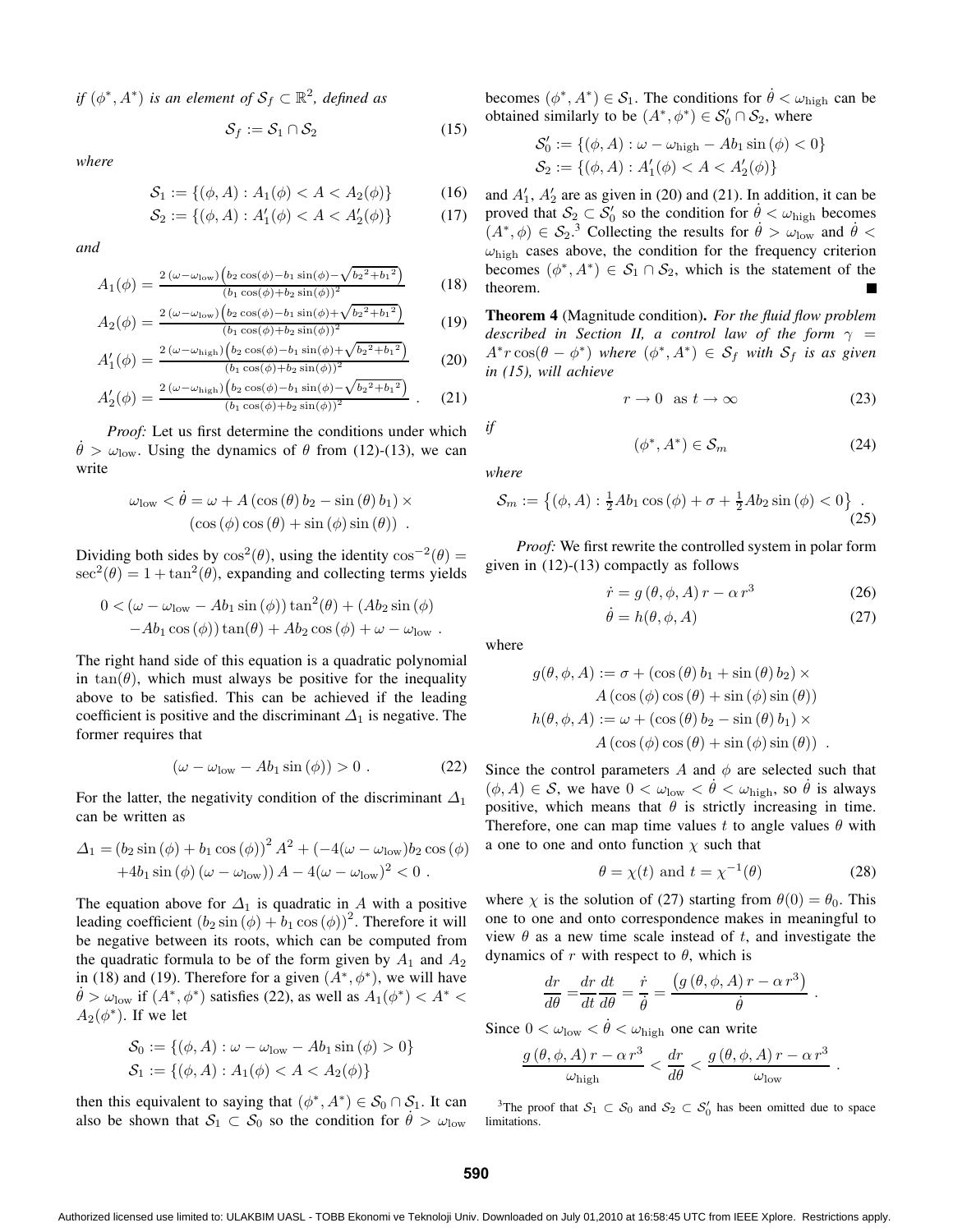It therefore makes sense to analyze the following two systems

$$
\Sigma_1 : \frac{dr}{d\theta} = \omega_{\text{high}}^{-1} \left( g \left( \theta, \phi, A \right) r - \alpha r^3 \right) \tag{29}
$$

$$
\Sigma_2 : \frac{dr}{d\theta} = \omega_{\text{low}}^{-1} \left( g \left( \theta, \phi, A \right) r - \alpha r^3 \right) \tag{30}
$$

as they provide bounds for the behavior of the original system. Let us start with system  $\Sigma_1$  in (29), divide by  $r^3$ , define a change of variables  $s := 1/r^2$  and differentiate to get

$$
-\frac{1}{2}\frac{ds}{d\theta} = \omega_{\text{high}}^{-1} \left( g\left(\theta, \phi, A\right) s - \alpha \right) . \tag{31}
$$

Defining

$$
M(\theta,\phi,A):=e^{2\omega_{\text{high}}^{-1}\int_0^\theta g(z,\phi,A)dz}\;,
$$

multiplying both sides of (31) by  $M(\theta)$ , rearranging and collecting terms yields

$$
\frac{d}{d\theta} \left( sM(\theta, \phi, A) \right) = 2\omega_{\text{high}}^{-1} M(\theta, \phi, A) \alpha.
$$

Integrating both sides, transforming from  $s$  back to  $r$ , rearranging and solving for r yields

$$
r(\theta)^2 = \frac{M(\theta, \phi, A)r_0^2}{2\omega_{\text{high}}^{-1}r_0^2\alpha \int_0^{\theta} M(y, \phi, A)dy + 1}.
$$
 (32)

If the control parameters are selected such that  $(\phi^*, A^*) \in \mathcal{S}_m$ , then it can be shown that as  $\theta \to \infty$ ,  $M(\theta, \phi^*, A^*) \to 0$ and  $0 < C_4 \leq \lim_{\theta \to \infty} \int_0^{\theta} M(y, \phi, A) dy \leq C_5$  for some  $C_4, C_5 \in \mathbb{R}_+$ .<sup>4</sup> Therefore we see from (32) that  $r \to 0$  as  $\theta \to \infty$ . The same result can be obtained for system  $\Sigma_2$  in (30) in a similar fashion. Since the trajectories of  $\Sigma_1$  and  $\Sigma_2$ bound the trajectories of the original system from above and below, it follows that  $r \to 0$  as  $\theta \to \infty$  for the original system as well. Since  $\theta = \chi(t)$  where  $\chi$  is monotonically increasing, we conclude that  $r \to 0$  as  $t \to \infty$ , which is the statement of the theorem.

## IV. APPLICATION EXAMPLE: CAVITY FLOW CONTROL

In this section a physical flow control problem, namely the suppression of unwanted oscillations generated by the air flow over a shallow cavity is considered as an example. As mentioned in the introduction, this is a problem that has captured significant research interest [7, 8, 10, 12], and has been the initial motivation for this study. Air flowing over a shallow cavity exhibits a strong self-sustained resonance caused by a natural feedback mechanism. Acoustic waves are scattered by shear layer structures impacting the trailing edge of the cavity. These acoustic waves travel upstream to reach the receptivity region of the shear layer, where they tune and enhance the development and growth of shear layer structures. The resulting acoustic fluctuations can be very intense and are known to cause, among other problems, store damage and airframe structural fatigue in weapons bay applications. To suppress or reduce the pressure fluctuations inside the cavity, feedback control is applied to the flow by using a synthetic





Fig. 1. Control of cavity flow oscillations using actuation at the cavity trailing edge. (figure courtesy of OSU GDTL)



Fig. 2. Unforced response of the oscillatory mode dynamics.

jet-like actuator, which is typically an acoustic actuator located at the cavity trailing edge [8]. A schematic representation is illustrated in Figure 1.

As described in Section II, the first step in the control design process is to start with the Navier-Stokes PDEs governing the flow process and obtain a Galerkin system describing the flow. For this purpose we utilize the system parameters from the study by Samimy et al. [8] and take  $N = 20$  for the order of the Galerkin system. This allows the Galerkin system to capture a sufficient amount of energy to produce a faithful representation of the flow. Proceeding with further reduction utilizing a KB ansatz we arrive at the oscillatory mode dynamics (9)-(10), with the parameter values given as  $\sigma = 0.1368, \alpha = 0.2790, \omega = 2.5133, b_1 = -7.6412 \times 10^{-4},$  $b_2 = -1.1000 \times 10^{-4}$ . The unforced response of the oscillation mode dynamics is given in Figure 2 and the response of the higher order Galerkin model is given in Figure 3 for comparison. In Figure 3, only the first four modes of the Galerkin system are plotted as plotting all 20 would produce clutter. It is seen that the oscillatory mode dynamics adequately represent key trends and qualities of the response, such as the rise time, oscillation amplitude and oscillation frequency, and the quantitative values produced by the simple model are also reasonable. For the control design, we set the frequency limits to be  $\omega_{\text{low}} = 2.14$  and  $\omega_{\text{high}} = 2.89$ , which allows a frequency change of about 15% from  $\omega$  in both directions. The curves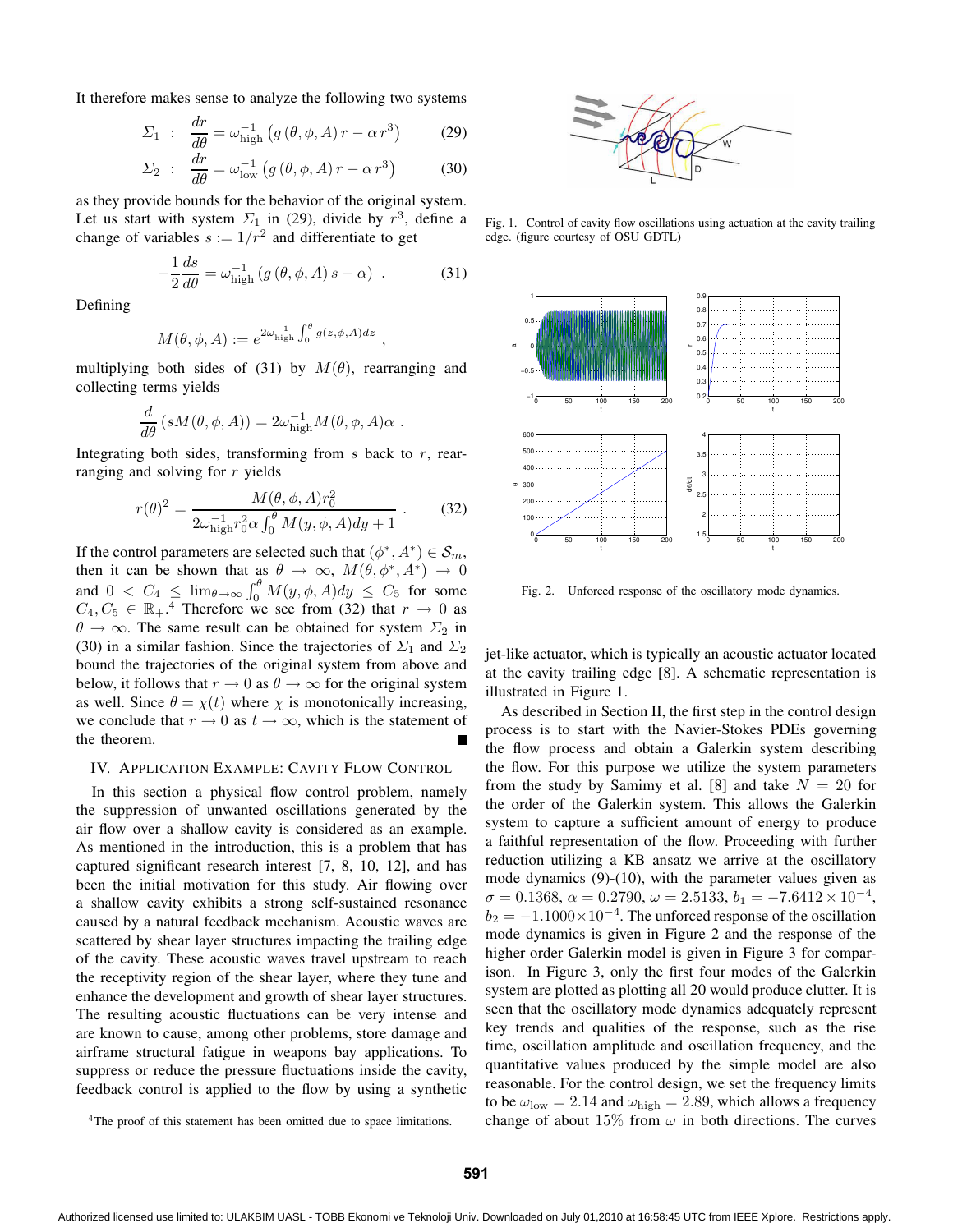

Fig. 3. Unforced response of the high order Galerkin model.



Fig. 4. Frequency and magnitude conditions for controller parameter values  $A$  and  $\phi$ .



<sup>5</sup>When printed in grayscale, green appears light, red appears dark and brown appears slightly darker.



Fig. 5. Controlled response of the oscillatory modes.



Fig. 6. Controlled response of the high order Galerkin model.

that the controller designed on the simplified model, and then applied to the high order Galerkin system (which accurately represents the cavity flow) achieves the desired task and drives  $r \rightarrow 0$ , in addition to keeping  $\dot{\theta}$  between  $\omega_{\text{low}} = 2.14$  and  $\omega_{\text{high}} = 2.89$ . Note also the similarity in behavior between the simplified model and the higher order Galerkin system, which in a further encouragement. There are inevitably some differences, for instance, the response of the frequency  $\dot{\theta}$  in the higher order Galerkin model shows some deviation from that of the simplified low order model. Still, the approximation is adequate and the control law succeeds in achieving the desired objectives.

## V. CONCLUSIONS AND FUTURE WORKS

In this paper we studied the control of fluid flow problems where the control goal is to reduce the amplitude of undesired oscillations. This goal is to be realized under the constraint